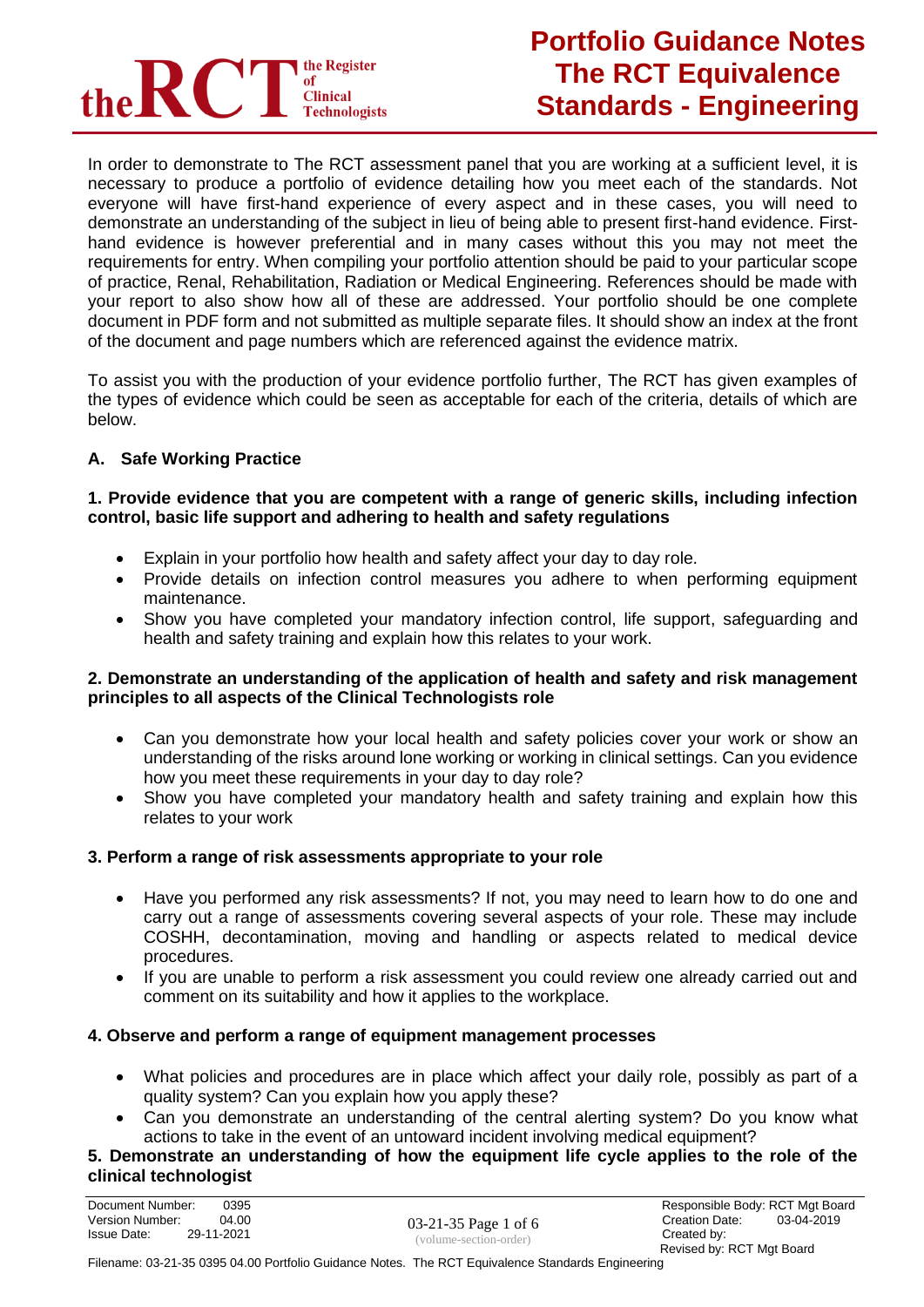

• Explain the equipment life cycle from specification / tendering / supply / commissioning to disposal and show your involvement in every aspect of the life cycle.

## **6. Observe and assist Clinical Technologists in a range of environments adhering to safety restrictions and regulations**

• Can you identify relevant legislation which governs your role? Are you able to identify the roles of others such as radiation protection advisors or health and safety assessors and how these affect you?

## **7. Perform health and safety risk assessments in accordance with standard operating procedures**

• Does your workplace have a risk policy? This may explain your local method for carrying out risk assessments. Carry out a risk assessment using this local guidance.

## **8. Produce and critically review an incident report applying the relevant processes and procedures**

• Are you involved with reporting or investigating incidents? Either provide evidence that this is part of your role or demonstrate an understanding of the processes involved.

## **9. Plan for and teach users, carers and other healthcare staff within the Clinical Technology environment**

• Does your role include training other staff? This can include user training on medical equipment or training junior members of your team in how to perform their roles.

# **10. Produce appropriate technical and user documentation**

• Have you produced any technical reports or user guidance? If not, can you explain what guidelines you would follow and the governance and approval processes you would follow?

# **B. Equipment Management, Quality Management Systems & Processes**

## **1. Demonstrate an understanding of equipment management and quality management system, to support all aspects of equipment management activities**

- Does your department operate within an ISO9001 quality system? If so you should be able to explain the procedures in place to support you in your role and the importance of having them.
- If you are not currently operating within a quality system, can you demonstrate an understanding of them and what such a system would include to help you manage medical equipment?

## **2. Apply equipment management processes to assist in the management of rental and loan equipment**

- Explain how you would manage equipment which is on loan from a supplier.
- Demonstrate an understanding of indemnities and how you would use records to manage the process.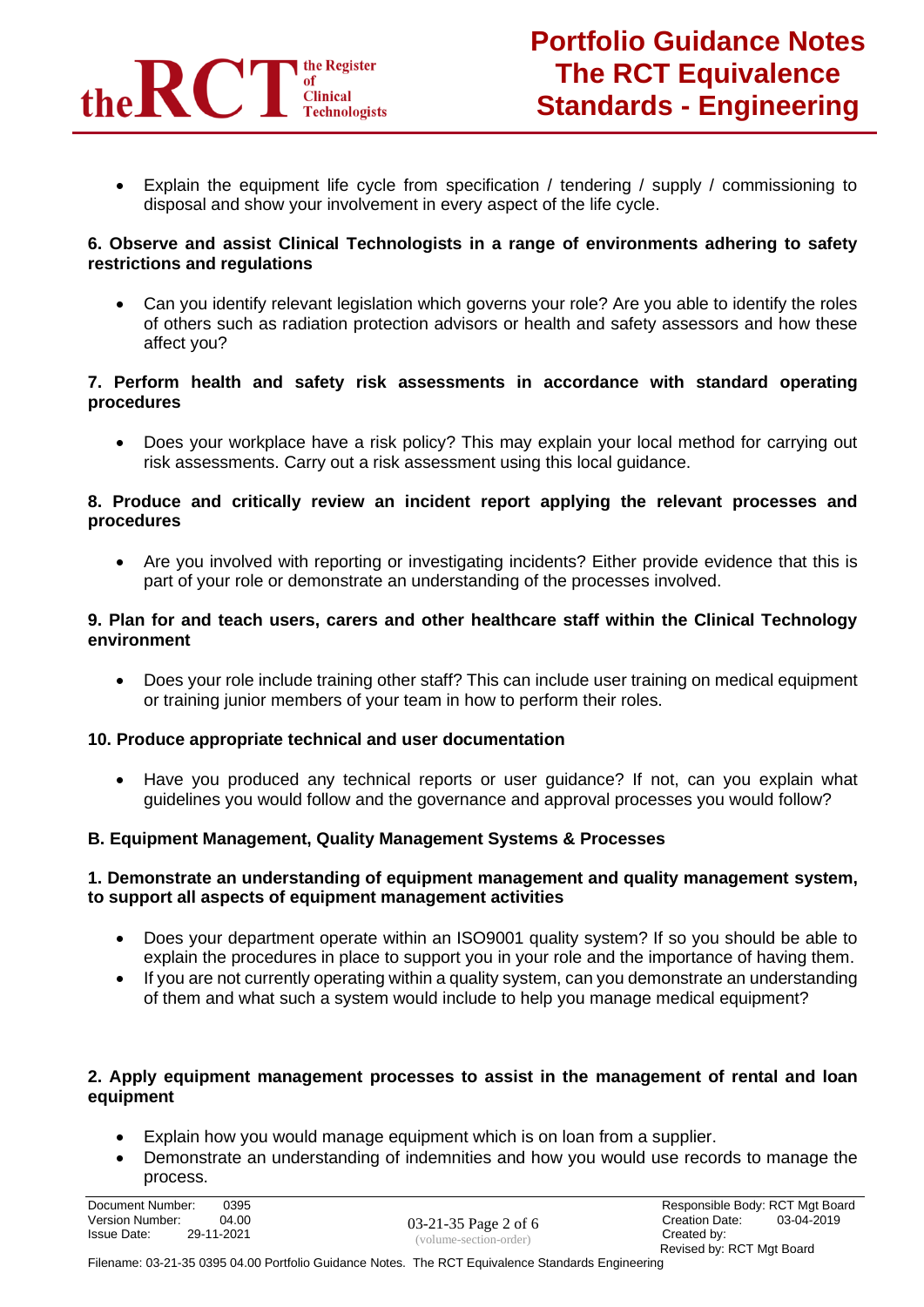

## **3. Perform equipment management procedures in accordance with standard operating procedures**

• Can you explain your involvement with carrying out internal audits, if not can you explain the general requirements of a quality system with regards to control of documents and records?

## **4. Operate equipment, performing calibration and equipment quality assurance/control processes in accordance with standard operating procedures**

• Give examples of how you operate equipment and perform both user checks and maintenance procedures with reference to all relevant documentation.

# **5. Perform audit and checks on the work of third-party service providers**

- What systems do you have in place to manage external contractors and how do you monitor and assess their work?
- If this is not your responsibility, can you demonstrate an understanding of what is required?

# **C. Equipment acceptance, installation, PPM & decommissioning**

## **1. Demonstrate an understanding of the procurement process from working with the user to define the user specification through to the procurement process adhering to local processes**

- Have you liaised with manufacturers and users to arrange equipment demonstrations?
- Can you show an understanding of pre-purchase questionnaires?
- Are you involved with equipment acceptance and installation including assessing installation requirements?
- Show how you participate in the procurement of equipment, accessories or consumables

# **2. Identify and make the appropriate choice of equipment for a desired application**

• What involvement have you had with drawing up equipment specifications and investigating options which meet the user's requirements?

## **3. Complete equipment acceptance procedures and, where appropriate, additional installation procedures for a range of medical devices managed by Clinical Technologists**

- Explain the acceptance testing procedures you follow and demonstrate how you ensure that equipment meets the requirements.
- Can you show that you understand the environment in which equipment is installed and that the environment is configured to enable safe treatment to take place?

## **4. Perform a range of electrical safety tests and calibration checks and adjustments on medical devices with and without patient applied parts and demonstrate an understanding of the process**

• Show evidence that you understand and can perform electrical safety tests on a wide range of medical devices including equipment with applied parts.

## **5. Perform PPM procedures, equipment modification activities and control checks and adjustments on a range of medical devices in accordance with standard operating procedures**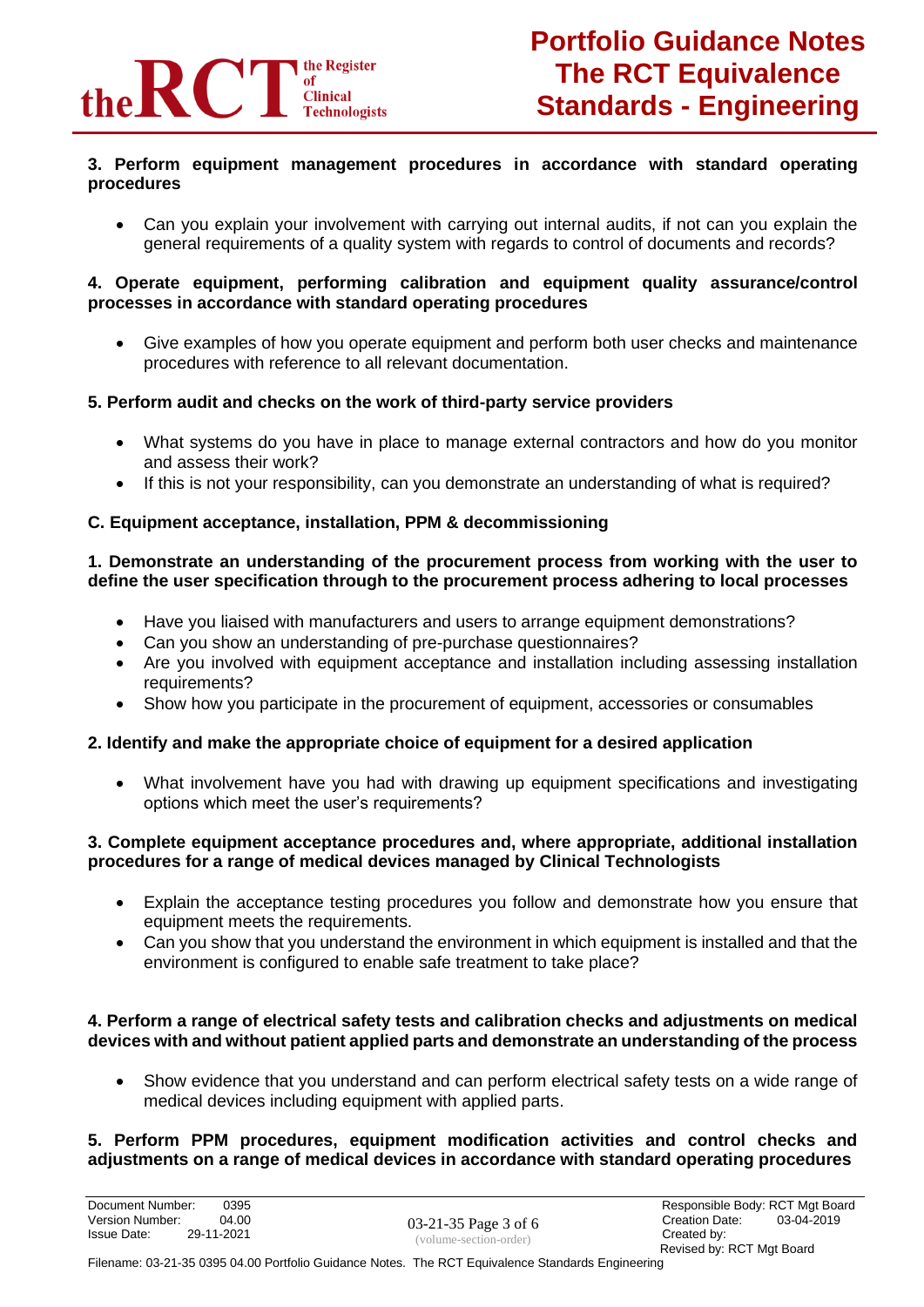

- Show evidence that you participate in the PPM process for a wide range of equipment and that you understand all the requirements.
- The report must include examples of understanding the principles of, and working on, a wide range of equipment appropriate to your particular specialism.
- For those working in Renal engineering, examples are required which cover devices directly involved in renal replacement therapies and also the pure water systems that support haemodialysis equipment.

## **6. Recognise and identify common artefacts, hazards, interference and faults that are associated with medical devices and suggest and/or perform corrective action**

• Provide evidence that you understand common faults with a wide range of equipment and show that you have experience in performing corrective actions.

## **7. Perform repair procedures on a range of medical devices**

- Provide evidence that you are competent to repair a wide range of medical devices.
- You should provide evidence that you understand prioritisation of workload to ensure effective technical support is provided to all end users.
- For those who work with equipment whilst it may be connected to a patient, such as those working in Renal engineering; you will need to provide evidence that you can recognise and diagnose problems, user or technical, during a patient treatment and ensure that the correct action is followed to ensure the patient receives treatment while maintaining the absolute safety of the patient.

## **8. Perform assessments, interventions and equipment handovers in a safe manner while undertaking appropriate infection control techniques and other health and safety best practices**

• Show how you communicate effectively with users before, during and after PPM and repair operations.

## **9. Decommission and dispose of equipment in a safe and appropriate manner according to local procedures and all relevant legislation, regulations and guidance**

• Explain your involvement in the disposal process, making reference to any legislation such as WEEE or environmental directives. Explain your obligations on information governance during the disposal process.

# **10. Perform quality control procedures and review and interpret quality control results**

- Do you carry out any quality control procedures such as taking water samples or performing daily or weekly checks on equipment?
- If not, you will need to demonstrate you understand the importance of carrying out such procedures.
- For those working in Renal engineering it is expected that this will include demonstrating familiarity with guidelines set by the Renal Association and the international standards which govern purity of water and solutions used in renal units as well as general medical equipment safety standards.
- Renal engineers must be able to provide evidence that quality control systems for water purity are understood and how, and under what circumstances, corrective action should be implemented.

Issue Date: 29-11-2021 (volume-section-order) Created by:

Filename: 03-21-35 0395 04.00 Portfolio Guidance Notes. The RCT Equivalence Standards Engineering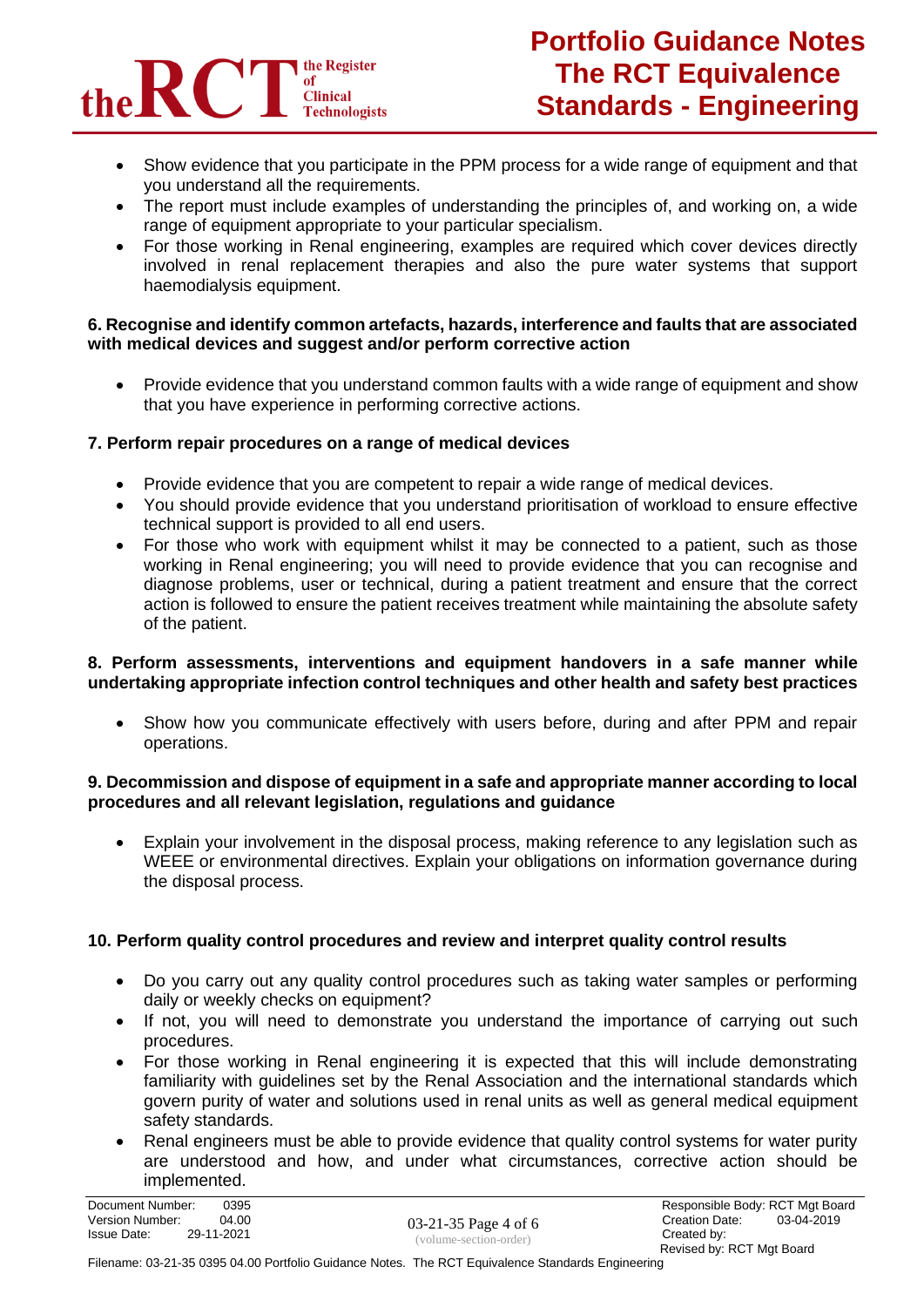

# **D. Equipment Design & Safe Use**

# **1. Teach/train healthcare staff how to operate equipment, use accessories and the correct storage of a range of medical devices and consumables**

• Do you carry out any user training for healthcare staff? If not, can you give examples of when you have identified how misuse of equipment or incorrect storage has resulted in failure and the steps you took to communicate this to the users.

# **2. Perform measurements, checks and tests required in order to prescribe or design technology solutions**

- Have you undertaken an equipment evaluation to ensure it meets requirements?
- If not, can you explain what needs to be considered and how you would go about performing an evaluation?
- Does your department manufacture equipment or components and if so, what is your involvement?
- Can you demonstrate an understanding of the process for design and development of a new product?

# **3. Specify, design and facilitate the manufacture of new devices or modification to an existing device**

- Have you ever designed and manufactured a simple electronic device, maybe as part of an educational project at college or university?
- Have you ever identified a design flaw with some existing equipment and worked with the suppliers or manufacturers to find a solution?
- Have you been asked to investigate an innovative mounting solution for existing equipment which was not commercially available?
- Can you explain the implications of modifying medical devices without following the relevant regulations?
- Are you able to explain what regulations are applicable to medical device manufacture and how these ensure patient safety?
- If you have not been involved with any of the above, then can you discuss the design of an existing piece of equipment and make recommendations for improvement or explain why the design is the way it is.

## **4. Assess the solution identified against the outcome requirement, financial viability, time constraints and resource implications**

- Test a product to ensure it meets the initial requirements drawn up in the specification.
- Review the time, cost and resource implications of supplying a particular product.
- Identify modifications to an existing product which may make it more suitable.

# **E. Good Scientific Practice**

**1. Adhere to relevant standards of professional practice as defined in Good Scientific Practice. Demonstrate that you have read, understood and comply with this document in all aspects of work**

Issue Date: 29-11-2021 (volume-section-order) Created by: